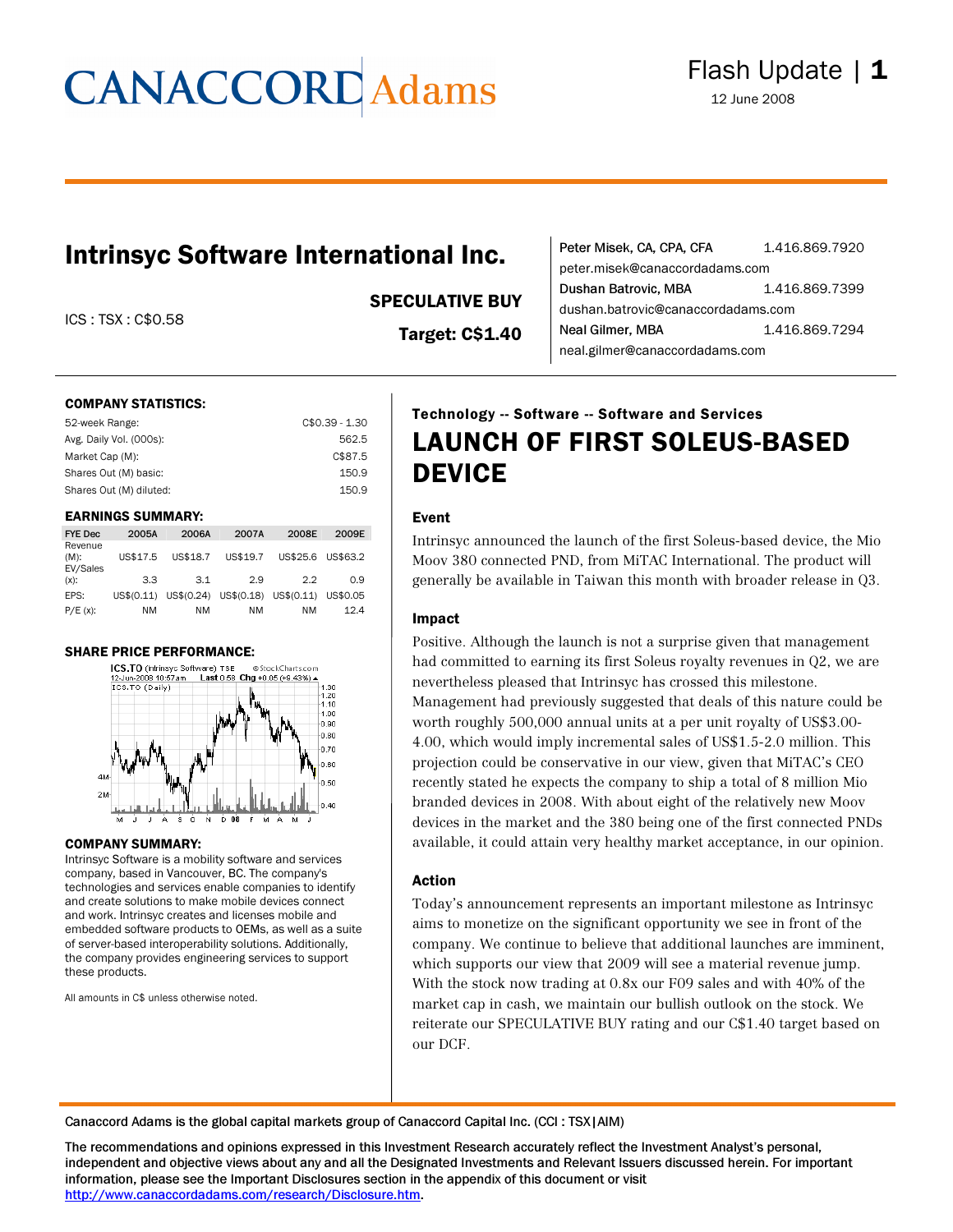12 June 2008

### Figure 1: Mio Moov 380



Source: www.navigadget.com

#### Investment risks

The main risks to our outlook include the competitive environment intensifying, design wins taking longer than expected to close, design wins not translating into material revenue due to failed device launches, ESG division revenue erosion, and key management leaving the firm. Other risks include litigation, adverse F/X trends, slower-than-expected growth in the mobile device market, faster-than-expected ASP erosion at handset OEM/ODMs pressuring Intrinsyc's ASPs down significantly, and broader macroeconomic forces impacting the market.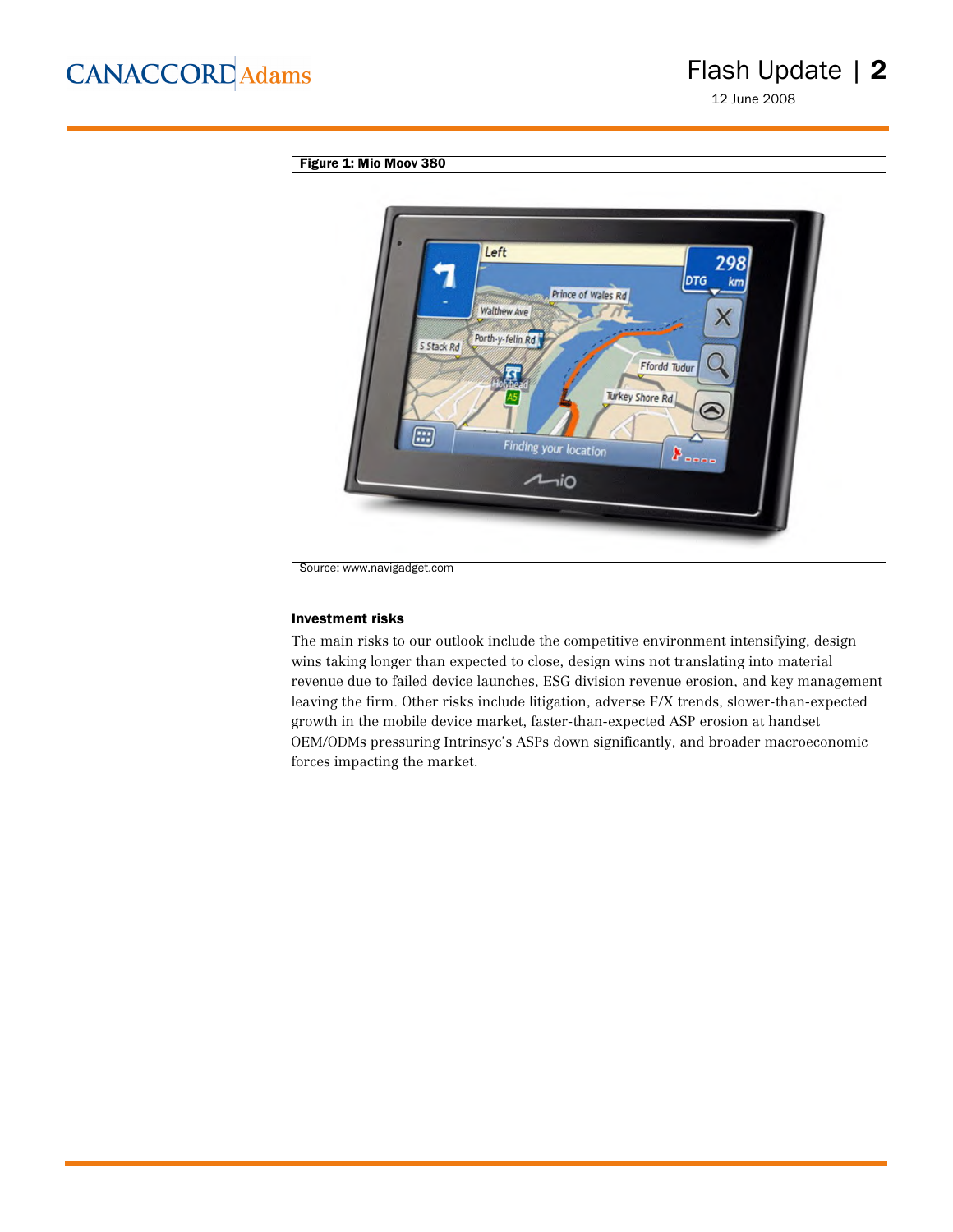## **CANACCORD** Adams

### **APPENDIX: IMPORTANT DISCLOSURES**<br>**Analyst Certification:** Each author

Each authoring analyst of Canaccord Adams whose name appears on the front page of this investment research hereby certifies that (i) the recommendations and opinions expressed in this investment research accurately reflect the authoring analyst's personal, independent and objective views about any and all of the designated investments or relevant issuers discussed herein that are within such authoring analyst's coverage universe and (ii) no part of the authoring analyst's compensation was, is, or will be, directly or indirectly, related to the specific recommendations or views expressed by the authoring analyst in the investment research.

Site Visit: An analyst has visited Intrinsyc's material operations in Vancouver, BC, Canada. No payment or reimbursement was received from the issuer for the related travel costs.

#### Price Chart:\*



\* Price charts assume event 1 indicates initiation of coverage or the beginning of the measurement period.

| <b>Distribution of Ratings:</b>                         |                                                                 | Coverage Universe |         | IB Clients |                                                                                                                                                                                                                                                                                                                                                                                                               |
|---------------------------------------------------------|-----------------------------------------------------------------|-------------------|---------|------------|---------------------------------------------------------------------------------------------------------------------------------------------------------------------------------------------------------------------------------------------------------------------------------------------------------------------------------------------------------------------------------------------------------------|
| <b>Global Stock Ratings</b>                             | Rating                                                          | #                 | $\%$    | %          |                                                                                                                                                                                                                                                                                                                                                                                                               |
| (as of 1 May 2008)                                      | Buy                                                             | 330               | 61.6%   | 40.0%      |                                                                                                                                                                                                                                                                                                                                                                                                               |
|                                                         | Speculative Buy                                                 | 61                | 11.4%   | 59.0%      |                                                                                                                                                                                                                                                                                                                                                                                                               |
|                                                         | Hold                                                            | 129               | 24.1%   | 19.4%      |                                                                                                                                                                                                                                                                                                                                                                                                               |
|                                                         | Sell                                                            | 16                | $3.0\%$ | 6.3%       |                                                                                                                                                                                                                                                                                                                                                                                                               |
|                                                         |                                                                 | 536               | 100.0%  |            |                                                                                                                                                                                                                                                                                                                                                                                                               |
| Svstem:                                                 | designated investment or the relevant issuer.                   |                   |         |            | HOLD: The stock is expected to generate risk-adjusted returns of 0-10% during the next 12 months.<br>SELL: The stock is expected to generate negative risk-adjusted returns during the next 12 months.<br>NOT RATED: Canaccord Adams does not provide research coverage of the relevant issuer.<br>"Risk-adjusted return" refers to the expected return in relation to the amount of risk associated with the |
| <b>Risk Qualifier:</b>                                  | criteria. Investments in the stock may result in material loss. |                   |         |            | <b>SPECULATIVE:</b> Stocks bear significantly higher risk that typically cannot be valued by normal fundamental                                                                                                                                                                                                                                                                                               |
| Canaccord Adams Research Disclosures as of 12 June 2008 |                                                                 |                   |         |            |                                                                                                                                                                                                                                                                                                                                                                                                               |

| $\omega$ ompany                                 | Disclosure                         |
|-------------------------------------------------|------------------------------------|
| Inc.<br>Intrinsyc'<br>International<br>Software | Д<br><b>LA 1.</b><br>. .<br>້<br>- |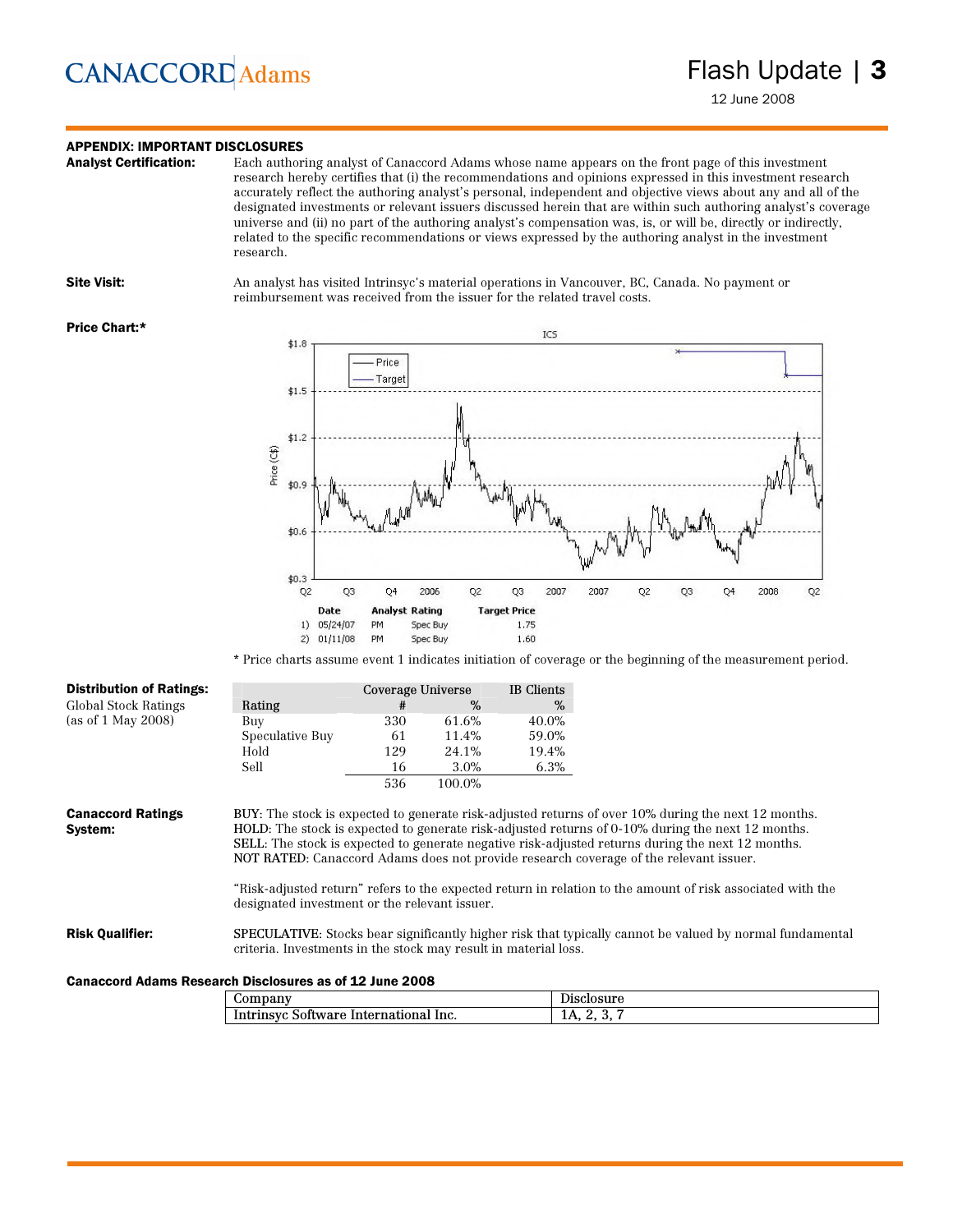## **CANACCORD** Adams

### Flash Update | 4

12 June 2008

**1** The relevant issuer currently is, or in the past 12 months was, a client of Canaccord Adams or its affiliated companies. During this period, Canaccord Adams or its affiliated companies provided the following services to the relevant issuer: A. investment banking services. B. non-investment banking securities-related services. C. non-securities related services. 2 In the past 12 months, Canaccord Adams or its affiliated companies have received compensation for Corporate Finance/Investment Banking services from the relevant issuer. **3** In the past 12 months, Canaccord Adams or any of its affiliated companies have been lead manager, co-lead manager or co-manager of a public offering of securities of the relevant issuer or any publicly disclosed offer of securities of the relevant issuer or in any related derivatives. 4 Canaccord Adams acts as corporate broker for the relevant issuer and/or Canaccord Adams or any of its affiliated companies may have an agreement with the relevant issuer relating to the provision of Corporate Finance/Investment Banking services. 5 Canaccord Adams or any of its affiliated companies is a market maker or liquidity provider in the securities of the relevant issuer or in any related derivatives. 6 In the past 12 months, Canaccord Adams, its partners, affiliated companies, officers or directors, or any authoring analyst involved in the preparation of this investment research has provided services to the relevant issuer for remuneration, other than normal course investment advisory or trade execution services. 7 Canaccord Adams intends to seek or expects to receive compensation for Corporate Finance/Investment Banking services from the relevant issuer in the next six months. 8 The authoring analyst, a member of the authoring analyst's household, or any individual directly involved in the preparation of this investment research, has a long position in the shares or derivatives, or has any other financial interest in the relevant issuer, the value of which increases as the value of the underlying equity increases. **9** The authoring analyst, a member of the authoring analyst's household, or any individual directly involved in the preparation of this investment research, has a short position in the shares or derivatives, or has any other financial interest in the relevant issuer, the value of which increases as the value of the underlying equity decreases. **10** Those persons identified as the author(s) of this investment research, or any individual involved in the preparation of this investment research, have purchased/received shares in the relevant issuer prior to a public offering of those shares, and such person's name and details are disclosed above. 11 A partner, director, officer, employee or agent of Canaccord Adams and its affiliated companies, or a member of his/her household, is an officer, or director, or serves as an advisor or board member of the relevant issuer and/or one of its subsidiaries, and such person's name is disclosed above. 12 As of the month end immediately preceding the date of publication of this investment research, or the prior month end if publication is within 10 days following a month end, Canaccord Adams or its affiliate companies, in the aggregate, beneficially owned 1% or more of any class of the total issued share capital or other common equity securities of the relevant issuer or held any other financial interests in the relevant issuer which are significant in relation to the investment research (as disclosed above). 13 As of the month end immediately preceding the date of publication of this investment research, or the prior month end if publication is within 10 days following a month end, the relevant issuer owned 1% or more of any class of the total issued share capital in Canaccord Adams or any of its affiliated companies. **14** Other specific disclosures as described above. Canaccord Adams is the business name used by certain subsidiaries of Canaccord Capital Inc., including

Canaccord Adams Inc., Canaccord Adams Limited, and Canaccord Adams, a division of Canaccord Capital Corporation. Clients of Canaccord Adams, in the past 12 months, may have been clients of Canaccord Capital Corporation, Canaccord Capital (Europe) Limited, Canaccord Capital Corporation USA Inc., and/or Adams Harkness Financial Group Ltd.

The authoring analysts who are responsible for the preparation of this investment research are employed by Canaccord Adams, a securities broker-dealer with principal offices located in Vancouver, Calgary, Toronto, Montreal (all Canada), Boston, New York, San Francisco (all US) and London (UK).

In the event that this is compendium investment research (covering six or more relevant issuers), Canaccord Adams and its affiliated companies may choose to provide specific disclosures of the subject companies by reference, as well as its policies and procedures regarding the dissemination of investment research. To access this material or for more information, please send a request to Canaccord Adams Research, Attn: Disclosures, P.O. Box 10337 Pacific Centre, 2200-609 Granville Street, Vancouver, BC, Canada V7Y 1H2 or [disclosures@canaccordadams.com.](mailto:disclosures@canaccordadams.com)

The authoring analysts who are responsible for the preparation of this investment research have received (or will receive) compensation based upon (among other factors) the Corporate Finance/Investment Banking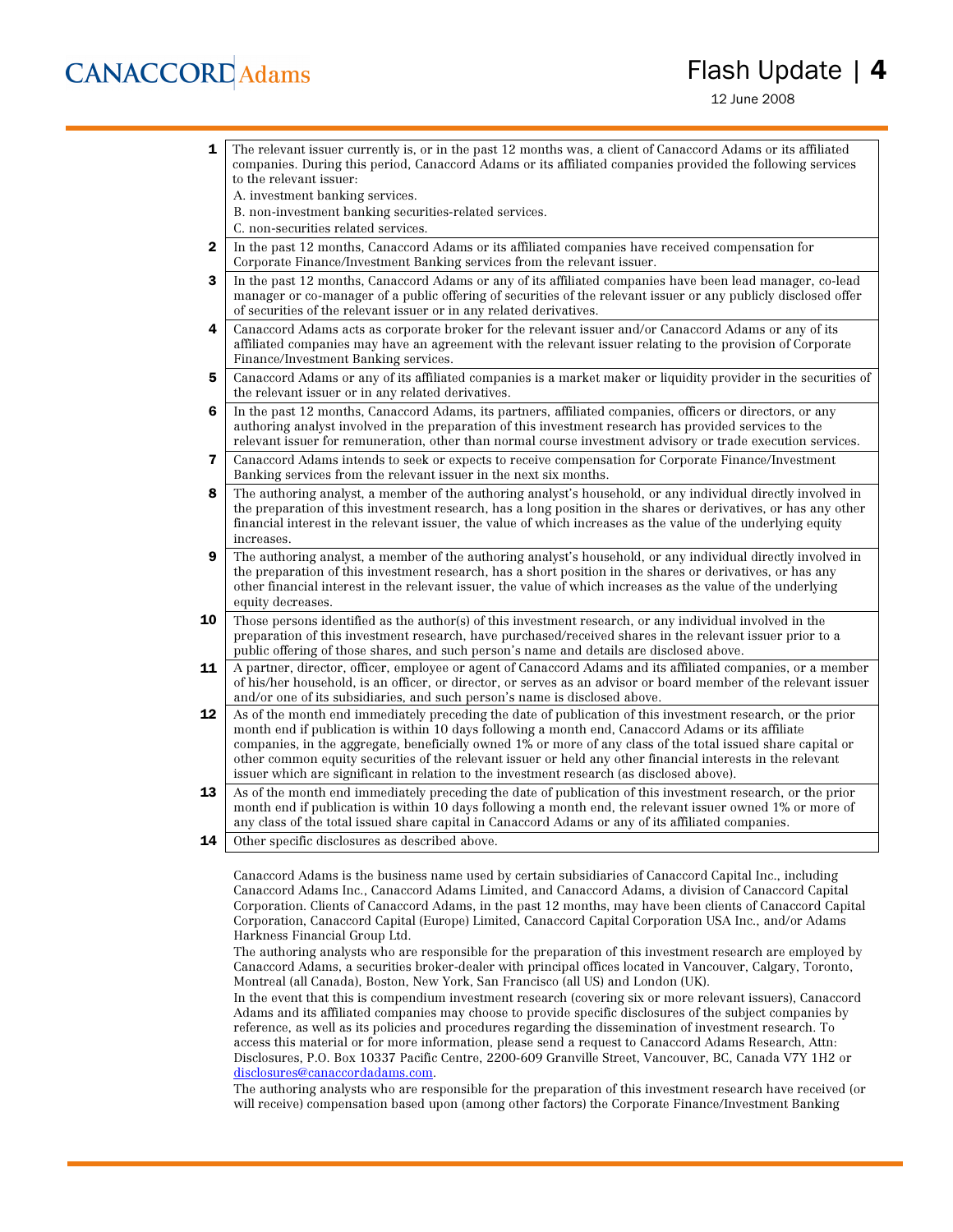|                                                | revenues and general profits of Canaccord Adams. However, such authoring analysts have not received, and<br>will not receive, compensation that is directly based upon or linked to one or more specific Corporate<br>Finance/Investment Banking activities, or to recommendations contained in the investment research.<br>Canaccord Adams and its affiliated companies may have a Corporate Finance/Investment Banking or other<br>relationship with the company that is the subject of this investment research and may trade in any of the<br>designated investments mentioned herein either for their own account or the accounts of their customers, in<br>good faith or in the normal course of market making. Accordingly, Canaccord Adams or their affiliated<br>companies, principals or employees (other than the authoring analyst(s) who prepared this investment<br>research) may at any time have a long or short position in any such designated investments, Related<br>designated investments or in options, futures or other derivative instruments based thereon.<br>Some regulators require that a firm must establish, implement and make available a policy for managing<br>conflicts of interest arising as a result of publication or distribution of investment research. This investment<br>research has been prepared in accordance with Canaccord Adams' policy on managing conflicts of interest,<br>and information barriers or firewalls have been used where appropriate. Canaccord Adams' policy is<br>available upon request.<br>The information contained in this investment research has been compiled by Canaccord Adams from sources<br>believed to be reliable, but (with the exception of the information about Canaccord Adams) no representation<br>or warranty, express or implied, is made by Canaccord Adams, its affiliated companies or any other person<br>as to its fairness, accuracy, completeness or correctness. Canaccord Adams has not independently verified<br>the facts, assumptions, and estimates contained herein. All estimates, opinions and other information<br>contained in this investment research constitute Canaccord Adams' judgement as of the date of this<br>investment research, are subject to change without notice and are provided in good faith but without legal<br>responsibility or liability.<br>Canaccord Adams salespeople, traders, and other professionals may provide oral or written market<br>commentary or trading strategies to our clients and our proprietary trading desk that reflect opinions that are<br>contrary to the opinions expressed in this investment research. Canaccord Adams' affiliates, proprietary<br>trading desk, and investing businesses may make investment decisions that are inconsistent with the<br>recommendations or views expressed in this investment research.<br>This investment research is provided for information purposes only and does not constitute an offer or |
|------------------------------------------------|-----------------------------------------------------------------------------------------------------------------------------------------------------------------------------------------------------------------------------------------------------------------------------------------------------------------------------------------------------------------------------------------------------------------------------------------------------------------------------------------------------------------------------------------------------------------------------------------------------------------------------------------------------------------------------------------------------------------------------------------------------------------------------------------------------------------------------------------------------------------------------------------------------------------------------------------------------------------------------------------------------------------------------------------------------------------------------------------------------------------------------------------------------------------------------------------------------------------------------------------------------------------------------------------------------------------------------------------------------------------------------------------------------------------------------------------------------------------------------------------------------------------------------------------------------------------------------------------------------------------------------------------------------------------------------------------------------------------------------------------------------------------------------------------------------------------------------------------------------------------------------------------------------------------------------------------------------------------------------------------------------------------------------------------------------------------------------------------------------------------------------------------------------------------------------------------------------------------------------------------------------------------------------------------------------------------------------------------------------------------------------------------------------------------------------------------------------------------------------------------------------------------------------------------------------------------------------------------------------------------------------------------------------------------------------------------------------------------------------------------------------------------------------------------------------------------------------------------------------------------------------------------------------------------------------------------------------------------------------------------------------------|
|                                                | solicitation to buy or sell any designated investments discussed herein in any jurisdiction where such offer or<br>solicitation would be prohibited. As a result, the designated investments discussed in this investment<br>research may not be eligible for sale in some jurisdictions. This investment research is not, and under no<br>circumstances should be construed as, a solicitation to act as a securities broker or dealer in any jurisdiction<br>by any person or company that is not legally permitted to carry on the business of a securities broker or<br>dealer in that jurisdiction. This material is prepared for general circulation to clients and does not have<br>regard to the investment objectives, financial situation or particular needs of any particular person. Investors<br>should obtain advice based on their own individual circumstances before making an investment decision. To<br>the fullest extent permitted by law, none of Canaccord Adams, its affiliated companies or any other person<br>accepts any liability whatsoever for any direct or consequential loss arising from or relating to any use of the<br>information contained in this investment research.                                                                                                                                                                                                                                                                                                                                                                                                                                                                                                                                                                                                                                                                                                                                                                                                                                                                                                                                                                                                                                                                                                                                                                                                                                                                                                                                                                                                                                                                                                                                                                                                                                                                                                                                                                                          |
| <b>For Canadian Residents:</b>                 | This Investment Research has been approved by Canaccord Adams, a division of Canaccord Capital<br>Corporation, which accepts responsibility for this Investment Research and its dissemination in Canada.<br>Canadian clients wishing to effect transactions in any Designated Investment discussed should do so through<br>a qualified salesperson of Canaccord Adams, a division of Canaccord Capital Corporation in their particular<br>jurisdiction.                                                                                                                                                                                                                                                                                                                                                                                                                                                                                                                                                                                                                                                                                                                                                                                                                                                                                                                                                                                                                                                                                                                                                                                                                                                                                                                                                                                                                                                                                                                                                                                                                                                                                                                                                                                                                                                                                                                                                                                                                                                                                                                                                                                                                                                                                                                                                                                                                                                                                                                                                  |
| <b>For United Kingdom</b><br><b>Residents:</b> | This investment research complies with the Financial Services Authority's Handbook chapter on Conduct of<br>Business and is approved by Canaccord Adams Limited, which is authorized and regulated by the Financial<br>Services Authority, in connection with its distribution in the United Kingdom. This material is not for<br>distribution in the United Kingdom to retail clients, as defined under the rules of the Financial Services<br>Authority. Canaccord Adams Limited accepts responsibility for this investment research and its dissemination<br>in the United Kingdom. The information contained in this investment research is only intended for<br>distribution in the UK to persons who qualify as professional clients or eligible counterparties, as defined<br>under the rules of the Financial Services Authority.                                                                                                                                                                                                                                                                                                                                                                                                                                                                                                                                                                                                                                                                                                                                                                                                                                                                                                                                                                                                                                                                                                                                                                                                                                                                                                                                                                                                                                                                                                                                                                                                                                                                                                                                                                                                                                                                                                                                                                                                                                                                                                                                                                 |
| <b>For United States</b><br><b>Residents:</b>  | Canaccord Adams Inc., a US registered broker-dealer, accepts responsibility for this Investment Research and<br>its dissemination in the United States. This Investment Research is intended for distribution in the United<br>States only to certain US institutional investors. US clients wishing to effect transactions in any Designated<br>Investment discussed should do so through a qualified salesperson of Canaccord Adams Inc.                                                                                                                                                                                                                                                                                                                                                                                                                                                                                                                                                                                                                                                                                                                                                                                                                                                                                                                                                                                                                                                                                                                                                                                                                                                                                                                                                                                                                                                                                                                                                                                                                                                                                                                                                                                                                                                                                                                                                                                                                                                                                                                                                                                                                                                                                                                                                                                                                                                                                                                                                                |
| <b>For European Residents:</b>                 | If this Investment Research is intended for disclosure in any jurisdiction other than the United Kingdom, the<br>US or Canada, then the relevant rules and regulatory requirements of that jurisdiction will apply.                                                                                                                                                                                                                                                                                                                                                                                                                                                                                                                                                                                                                                                                                                                                                                                                                                                                                                                                                                                                                                                                                                                                                                                                                                                                                                                                                                                                                                                                                                                                                                                                                                                                                                                                                                                                                                                                                                                                                                                                                                                                                                                                                                                                                                                                                                                                                                                                                                                                                                                                                                                                                                                                                                                                                                                       |